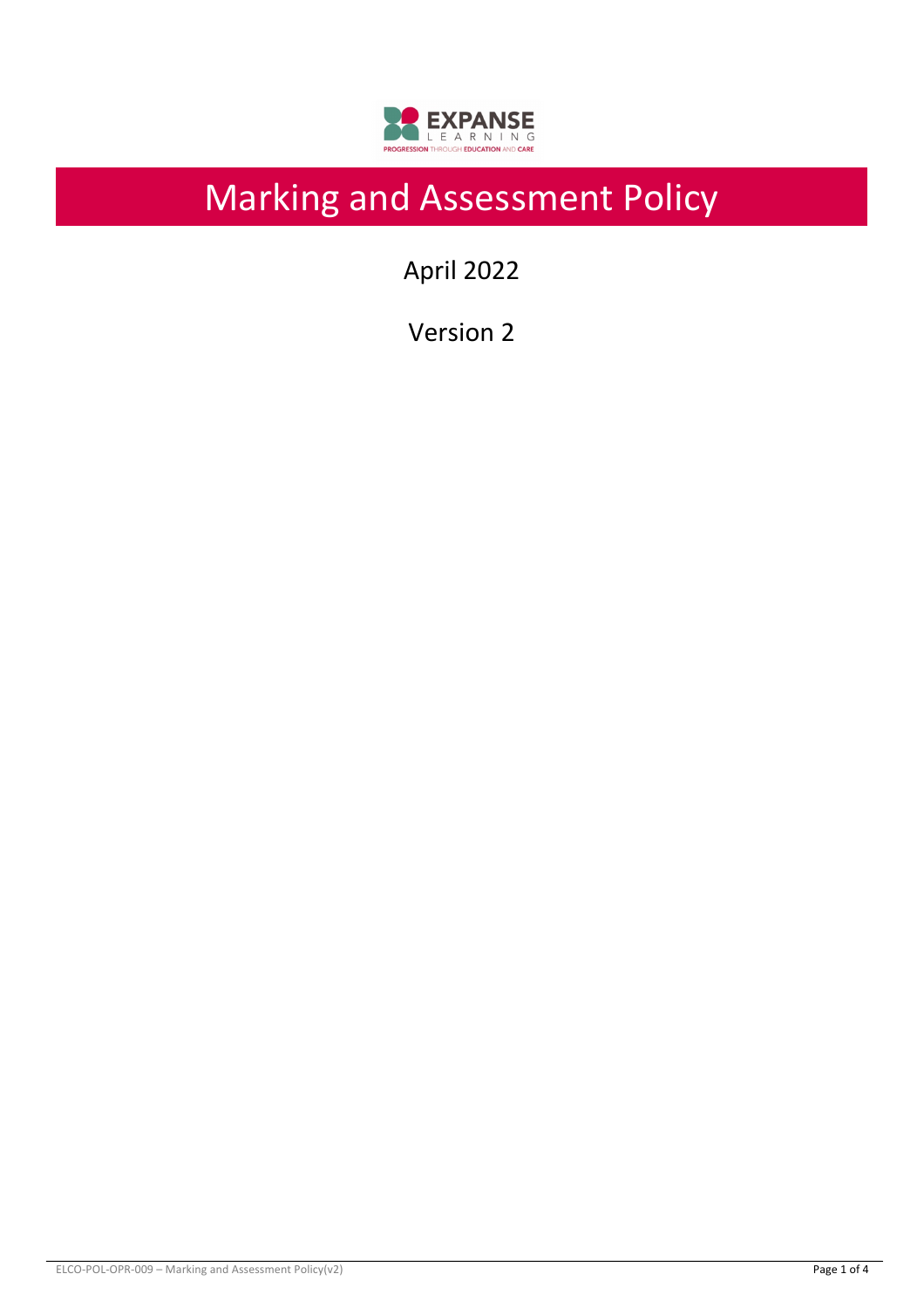# **1. Scope**

This policy applies to all staff at Expanse Learning College (Hereafter referred to as the college).

# **2. Purpose**

Delivery staff and students work in partnership to demonstrate the skills that students have developed, to assess their progress and identify specific strategies to maximise their potential. The purpose of this document is to make clear how the delivery staff will mark student's work and provide feedback. All members of staff will adhere to these principles alongside the criteria that are specific to their own subject area.

The procedure is applicable to student assessment activities.

# **3. Responsibility**

College Leaders are responsible for ensuring that student assessment systems are adhered to.

# **4. Procedure**

- a) Assessment criteria should be shared in advance and understood by all of the individual students
- b) The key purpose of assessment is to promote learning and should actively involve all students
- c) Marking should provide feedback that celebrates achievement and identifies targets for improvement
- d) It is important to help students identify strengths and weaknesses in Maths and English and allow them to develop and progress

# **Formative and summative assessment**

- $\circ$  Staff must ensure that initial, formative and summative assessments identify areas for improvement /gaps in learning whilst also indicating positive progress and achievement
- $\circ$  Staff must ensure they use a range of assessment methods and techniques within their delivery as an effective aid to learning and motivation
- o Staff must use the assessments to inform planning to allow students to overcome their challenges to learning
- o Staff must provide opportunities for students to demonstrate improvement after work has been assessed
- $\circ$  Staff teams should work collaboratively to assess where learning has been strong and where it has been less strong

#### **Provide feedback and guidance to progress**

Teaching is a two-way process; without student feedback the tutor cannot know whether or not understanding or learning has taken place. Feedback is one of the most powerful methods for improving learning. It is important that delivery staff provide positive, constructive feedback to students written and oral, focusing on achievement and areas of strength.

- o Feedback should be targeted and identify specific areas for development in knowledge and skills against learning objectives. Staff should ensure that the positive elements are reinforced by body language and tone of voice
- $\circ$  Feedback should be clear and unambiguous and, where possible, related to learning outcomes
- o Allow adequate time for feedback, whether this is group feedback or one-to-one. Even written feedback should be given time so you can carefully consider your comments reflecting the time and effort put in by the student
- o Feedback should be motivational, encouraging students to improve and further develop their skills. In the same respect, it is essential to give students time to absorb and act upon feedback comments. A response to feedback should be expected if comments are brief, clearly written and easy for the student to understand
- o Feedback is also seen as positive reinforcement and therefore can have a positive impact on future learning and behaviour demonstrated by the students
- o Feedback should be part of a culture of high expectations from delivery staff. Staff confidence in students should promote the message that they can and will improve their knowledge and skills
- $\circ$  There is no single 'right' way of providing feedback the strategy used should be appropriate for the purpose and context of the work. Tutors need to develop diverse approaches to giving feedback which they can draw upon within a subject context. Ultimately, feedback should be received by students as a positive approach to improving their learning

#### **Marking written work**

- o Any written feedback on student work should be done in a different colour pen to that used by the student to ensure it is clear
- o Marking must convey that a student's effort is valued 'defacing' it by writing all over the work is unacceptable. Avoid crosses and crossing out
- When writing comments on written work be aware of the 'tone' of your comments as you do not want them misinterpreted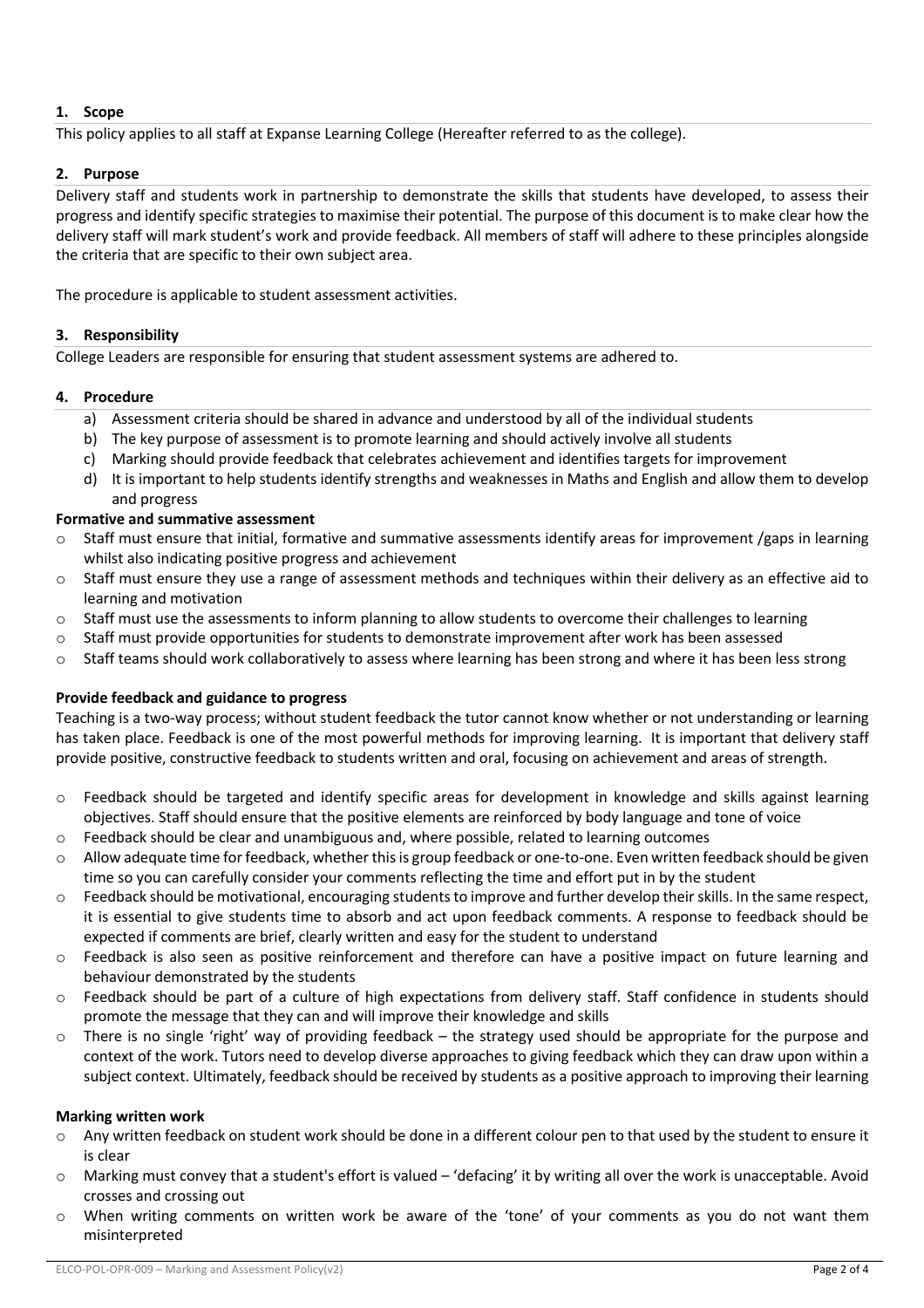- o Alternatives include the use of post-its, wraparounds, comments in the margin, codes, underlining and/or encircling a minimum of items
- o When writing feedback relating to corrections for spelling and grammar, staff should ensure that they use the codes illustrated on the English Marking Guide to support an efficient use of time and to limit staff writing obscuring student work. Students should have a copy of the English Marking Guide so they can assess the written feedback

#### **5. Monitoring arrangements**

This policy will be reviewed every 12 months but can be revised as needed.